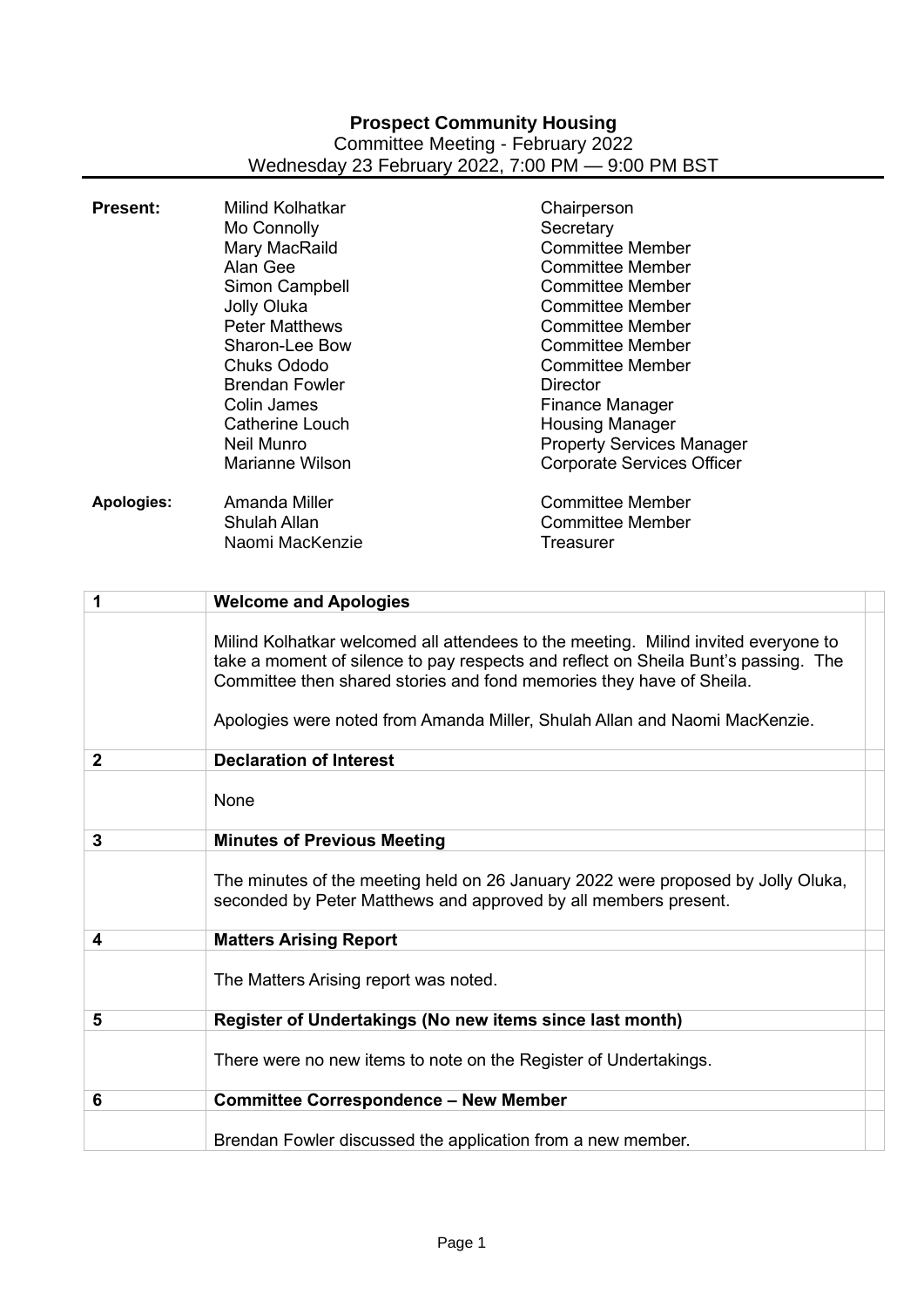|                | The Committee agreed they are happy to admit the new member. This was<br>proposed by Peter Matthews, seconded by Mary MacRaild and approved by all<br>members present.                                                                                                                                                                                                                                                                                                                                                                                                                                                                                                                                                                                                                       |
|----------------|----------------------------------------------------------------------------------------------------------------------------------------------------------------------------------------------------------------------------------------------------------------------------------------------------------------------------------------------------------------------------------------------------------------------------------------------------------------------------------------------------------------------------------------------------------------------------------------------------------------------------------------------------------------------------------------------------------------------------------------------------------------------------------------------|
| $\overline{7}$ | <b>Management Committee Chair</b>                                                                                                                                                                                                                                                                                                                                                                                                                                                                                                                                                                                                                                                                                                                                                            |
|                | Milind spoke about the chair position which will become available later this year.<br>A brief discussion around the Chair responsibilities was had and Milind kindly asked<br>Committee members to consider this position.                                                                                                                                                                                                                                                                                                                                                                                                                                                                                                                                                                   |
| 8              | <b>Policy Review</b>                                                                                                                                                                                                                                                                                                                                                                                                                                                                                                                                                                                                                                                                                                                                                                         |
|                | The PS04 Factoring policy was presented by Neil Munro.<br>The COR05 Appraisal of Committee Members policy was presented by Brendan<br>Fowler. Brendan thanked the committee members who took part in the survey on<br>this, which in turn has led to the policy and appraisal system remaining the same.<br>The recommendation from the internal auditor regarding overall Committee<br>effectiveness can be covered when we carry out an annual skills survey.<br>The PER23 Wellbeing at Work policy was presented by Brendan Fowler. This policy<br>was brought back for review with track changes visible for ease to see the<br>amendments made.<br>The decision to accept the three policies were proposed by Simon Campbell,<br>seconded Alan Gee and approved by all members present. |
|                |                                                                                                                                                                                                                                                                                                                                                                                                                                                                                                                                                                                                                                                                                                                                                                                              |
| 9              | <b>Management Team Report</b>                                                                                                                                                                                                                                                                                                                                                                                                                                                                                                                                                                                                                                                                                                                                                                |
|                |                                                                                                                                                                                                                                                                                                                                                                                                                                                                                                                                                                                                                                                                                                                                                                                              |
|                | Brendan Fowler confirmed that the hybrid working approach is going well and we are<br>due to review this again in March.<br>Neil Munro provided an overview of Property Services, updating everyone with the<br>work that we are currently progressing on.                                                                                                                                                                                                                                                                                                                                                                                                                                                                                                                                   |
|                | Catherine Louch gave an overview on Housing Management. Catherine noted there<br>had been an update on the fuel vouchers, the additional income is well in excess of<br>£30k, rather than the £20k noted on the report. This is a fantastic result for our<br>tenants.                                                                                                                                                                                                                                                                                                                                                                                                                                                                                                                       |
|                | A discussion was had on what recommendations came out of the Welfare Rights<br>audit. The main recommendation was to ensure we conduct an internal audit on this<br>area.                                                                                                                                                                                                                                                                                                                                                                                                                                                                                                                                                                                                                    |
|                | Colin James gave a brief overview on the Finance section. We now have a proposal<br>from RBS and Colin advised this will be brought to Committee in the near future for a<br>discussion and approval.                                                                                                                                                                                                                                                                                                                                                                                                                                                                                                                                                                                        |
| 10             | <b>Debt Write-Offs</b>                                                                                                                                                                                                                                                                                                                                                                                                                                                                                                                                                                                                                                                                                                                                                                       |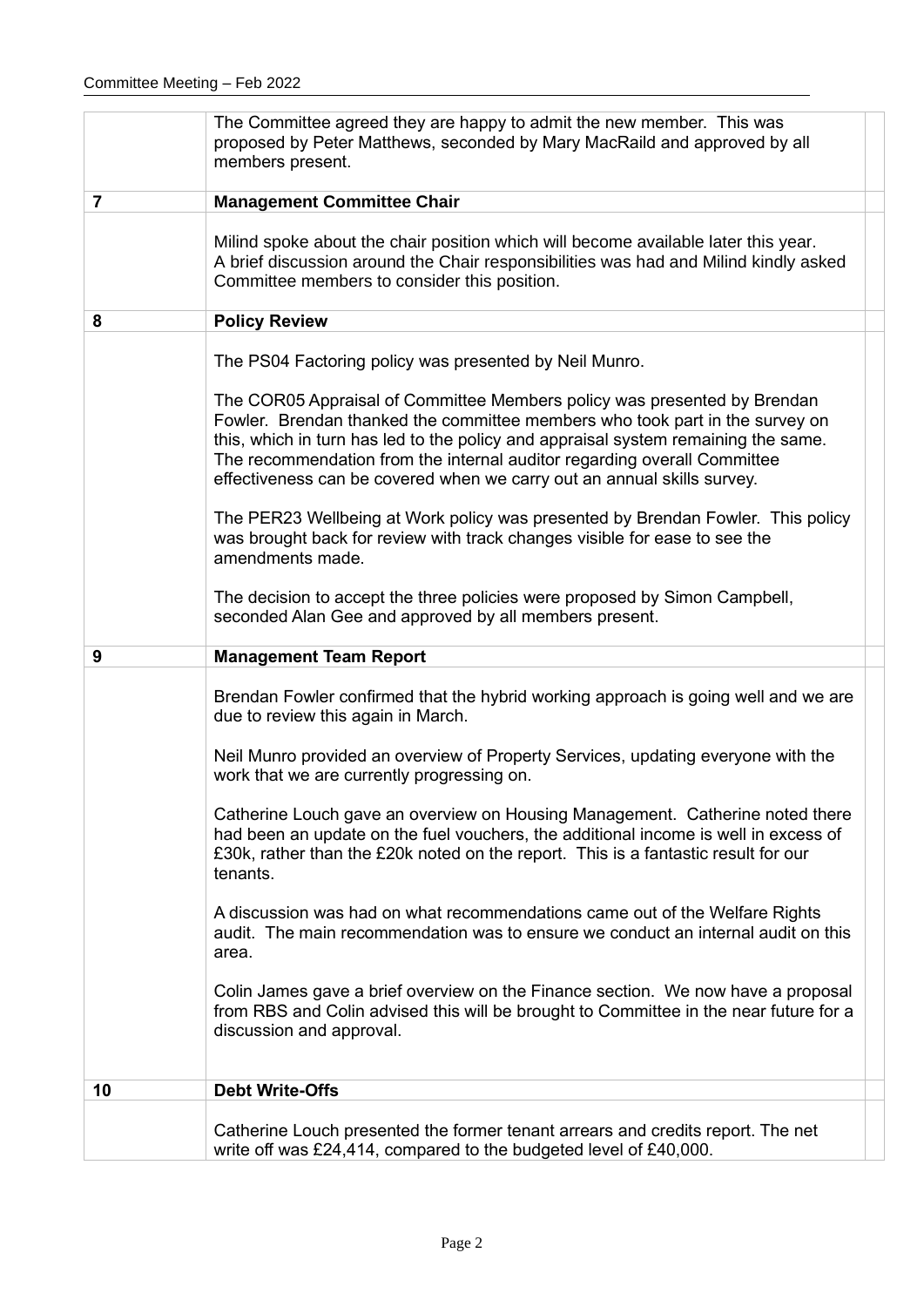|    | The Committee asked if we would be able to see this on a graph to be able to compare<br>to previous years arrears. Catherine agreed she will add this to the Debt Write Off<br>report for next year.                                                                                                                                                                              |
|----|-----------------------------------------------------------------------------------------------------------------------------------------------------------------------------------------------------------------------------------------------------------------------------------------------------------------------------------------------------------------------------------|
|    | Colin James presented the non-rent write offs and provisions report. The total<br>charge to the Statement of Comprehensive Income of £9,688 in 2021/22, compared<br>to the budgeted level of £15,000.                                                                                                                                                                             |
|    | The net former tenant arrears debt write off of $£24,414$ and the net non-rent write off<br>of £9,688 was proposed by Peter Matthews, seconded by Chuks Ododo and<br>approved by all members present.                                                                                                                                                                             |
| 11 | Risk Management Quarterly Review (Strategy/Major Issues)                                                                                                                                                                                                                                                                                                                          |
|    | Two red risks and one amber risk were presented from the Reputation category.                                                                                                                                                                                                                                                                                                     |
|    | Lenders view Prospect as high risk to lend to – no proposed changes.                                                                                                                                                                                                                                                                                                              |
|    | Failure to keep to published planned programmes resulting in increased<br>complaints and/or poor perception of Prospect - no proposed changes.                                                                                                                                                                                                                                    |
|    | Lack of consultation and participation leading to ill informed decisions -<br>$\blacksquare$<br>Catherine confirmed that this was revised as the risk is less likely to happen<br>now with all the measures we have in place. There was an error on the<br>bottom section of the report under the likelihood with the residual score<br>needing changed to 1 and the impact to 1. |
|    | The Reputation risk category was proposed by Alan Gee, seconded by Peter<br>Matthews and approved by all members present, on the basis of the amendment to<br>the Lack of Consultation scores.                                                                                                                                                                                    |
| 12 | Quarterly Key Performance Indicators to 31 December 2021                                                                                                                                                                                                                                                                                                                          |
|    | The Management team provided an overview of the report. The following items were<br>highlighted:                                                                                                                                                                                                                                                                                  |
|    | The Housing Management team had seen a slight increase in the number of<br>antisocial behaviour cases reported in the last quarter, however this has now<br>come down.<br>Staff absences have come down in this last quarter, the high % of absence is                                                                                                                            |
|    | due to still having 1 staff member off on long term sick.                                                                                                                                                                                                                                                                                                                         |
|    | The Committee noted the report.                                                                                                                                                                                                                                                                                                                                                   |
| 13 | <b>Arrears Report</b>                                                                                                                                                                                                                                                                                                                                                             |
|    | Catherine Louch gave an overview on the new Arrears Report. This was produced<br>to give Committee a better understanding of the work the team are undertaking on<br>any current Arrears.                                                                                                                                                                                         |
|    | There is a new tenant grant fund that was introduced in March 2020 to support<br>people in need of financial assistance. Since August 2021, Prospect have made 14<br>applications to the fund, which is run by City of Edinburgh Council. To date we have                                                                                                                         |